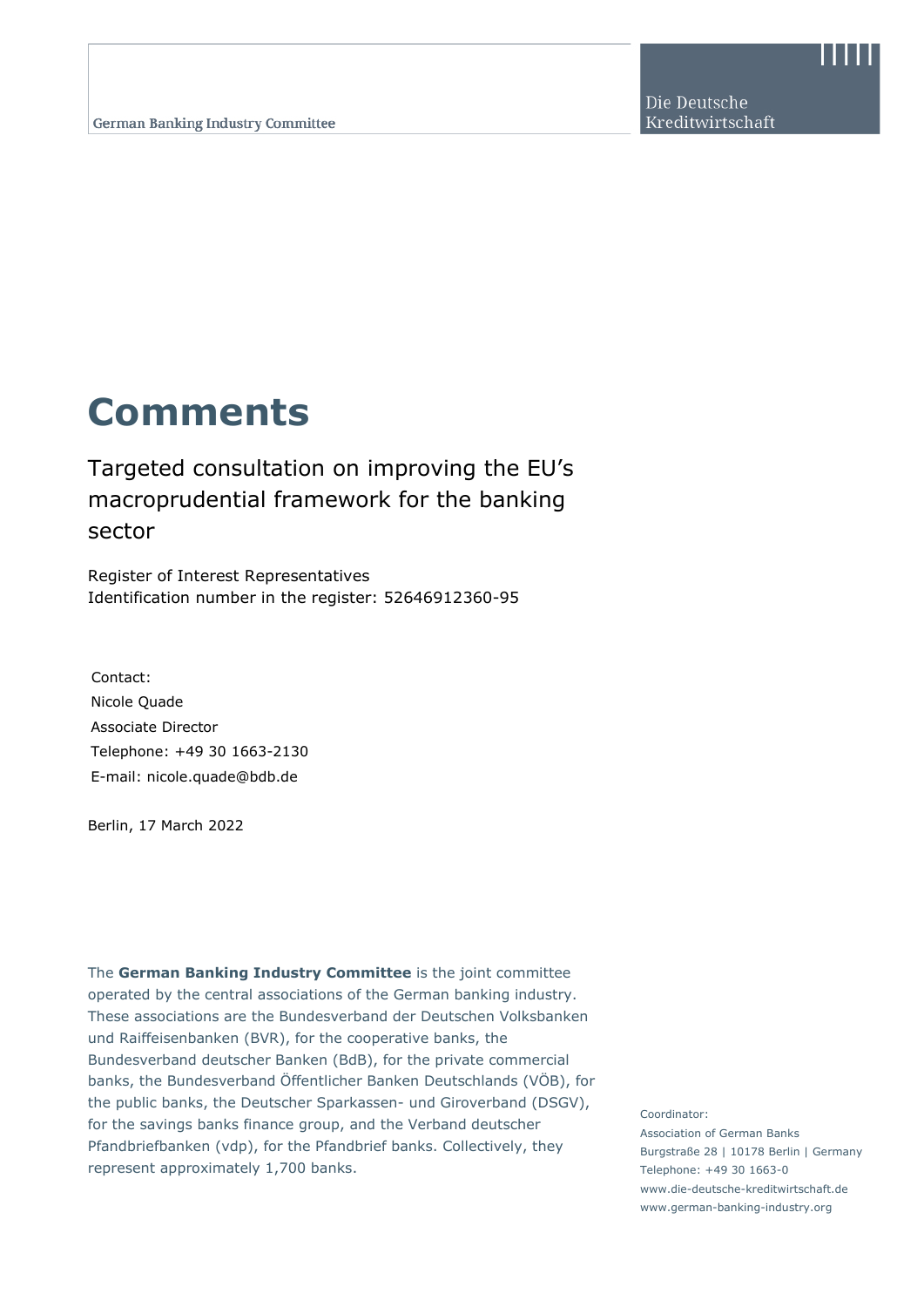# **A General**

The original goal of the reform package agreed by the Basel Committee after the financial crisis – namely to increase the resilience of the financial system – has been achieved. The financial system is in a robust position. Microprudential and macroprudential measures, along with the new resolution regime, help to ensure that consumers and taxpayers do not need to bail out failed banks. That was the original purpose of the regulatory initiatives taken after the financial crisis. With the finalisation of Basel III, the Basel Committee completed this regulatory process.

The macroprudential framework and its implementation in Europe is now being reviewed for the first time. For European lawmakers, this is an opportunity to help the macroprudential framework move beyond its infancy and adjust it so that it can rise to future challenges. When doing so, the achievements to date should be duly recognised, weaknesses should be addressed and limitations should be accepted.

The coronavirus pandemic has uncovered the strengths and weaknesses of the macroprudential framework. Financial institutions have demonstrated their resilience. Capital buffers, a key component of the macroprudential toolkit, have ensured that banks are adequately capitalised. The macroprudential framework has passed this part of the test. It has nevertheless become equally clear that a stable financial system alone is not sufficient in a crisis. Supervisors and regulators urged banks to make use of their capital buffers if need be. In other words, supervisors and regulators released the capital buffers. The aim was to ensure that banks were able to act and supply the economy with sufficient amounts of credit in these challenging times. As is well known, banks for the most part have refrained from drawing on their capital buffers.

There are many reasons why this is so. EU states and the ECB took a variety of monetary and fiscal measures that made it unnecessary to draw on capital buffers. But other reasons not to use capital buffers have also emerged – reasons that were not expected before the outbreak of the crisis. And the lack of use has nothing to do with the level of the buffers: these are sufficiently high. The main reasons why capital buffers have not been used are more of a technical nature. They include interaction with other regulatory requirements, a lack of parameters for replenishment, market expectations, the communicated stance of supervisors and also the approach to risk of a bank's management. This short, rough-and-ready list alone makes it clear how closely the macroprudential framework is intertwined with other requirements and expectations. It is therefore clear that the macroprudential framework cannot be viewed in isolation.

We therefore see a need for a **holistic approach**. The microprudential framework developed over the past decade, the requirements of the resolution regime, the regulatory interaction that has arisen and also exogenous and endogenous conditions must all be taken into account when reviewing the macroprudential framework. There is **no need for a blanket increase in capital requirements for banks**. The stability that banks can bring to the financial system has already been established. The task should now be to eliminate identified weaknesses while maintaining the same level of capital in the system and to ensure that banks remain able to act and can continue to do so in the event of a future crisis.

The limitations of macroprudential supervision also need to be recognised when reviewing the macroprudential framework. The banking industry is not a transmission channel that macroprudential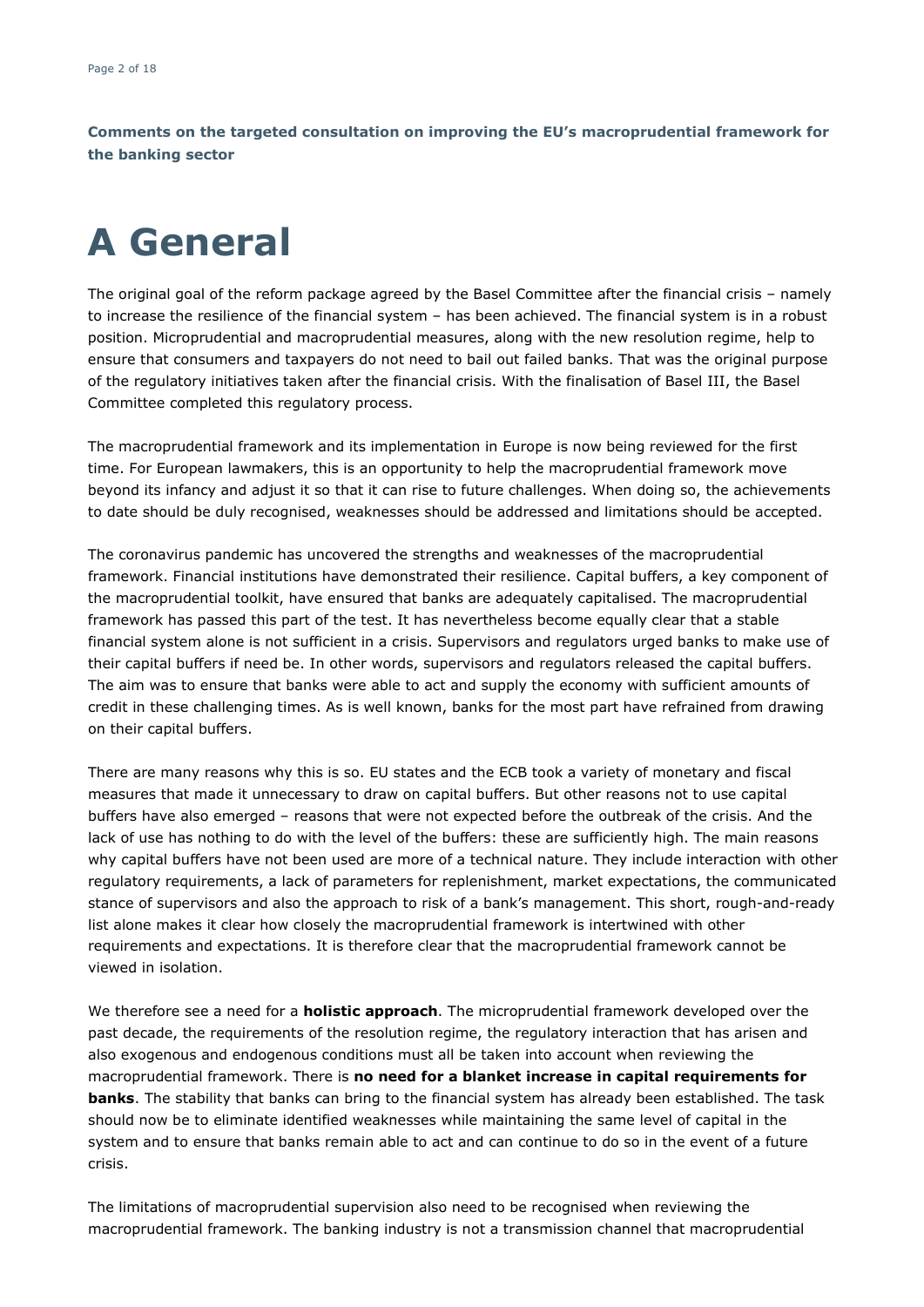supervisors can used to remedy real or perceived undesirable monetary policy developments or make up for a lack of fiscal policy measures.

The review of the macroprudential framework is a highly complex task. The German Banking Industry Committee therefore believes it would make good sense to set certain parameters for the review. These parameters will establish the criteria for undertaking the review from a holistic perspective. In our view, the review should be guided by the following six basic principles.

#### **Capital neutrality**

The most important basic principle is capital neutrality. This means avoiding a blanket increase in capital requirements. Going it alone by setting stricter requirements – in other words embarking on a "race to the top" by European gold-plating of the Basel requirements – would weaken the European banking sector. European banks would be placed at a considerable competitive disadvantage compared to their international counterparts.

#### **Simplification**

The macroprudential framework currently offers a wide range of instruments. These were developed from scratch in the wake of the financial crisis. The review now offers an opportunity to adjust the toolbox and the design of the instruments it contains. When it comes to the capital buffers, especially, the question arises as to how accurately these instruments function. It is true that, in principle, the objective of each instrument is laid down in law. But it is virtually impossible to implement the supposedly clear-cut requirements of macroprudential supervision in practice; nor do these requirements take account of the parallel requirements of microprudential supervision. Overlaps arise. These overlapping requirements make the regulatory framework complex. The aim of the review should therefore be to reduce complexity.

#### **Standardisation**

We believe a more European approach to the overall design of requirements would achieve greater consistency. From a European perspective and with the goal of a single European financial market in mind, we should avoid exacerbating the fragmentation of macroprudential requirements.

#### **Greater flexibility**

The experience of the coronavirus pandemic has brought to light a particular need to allow greater flexibility in the use of capital buffers. Regulatory obstacles currently stand in the way. It is essential to dismantle these obstacles if banks are to be able to react in the event of a crisis. Increasing flexibility could, for example, mean increasing the releasable share of capital buffers without banks having to expect supervisory intervention. It could also be achieved, however, by adjusting the way individual instruments function (e.g. allowing a trend break in the countercyclical capital buffer).

#### **More transparency**

In Germany, at least, it is true to say that macroprudential decisions are taken in what amounts to a secret process. The German Financial Stability Committee meets behind closed doors. The dates of meetings are not known and little, if anything, is reported about the results of the meetings. On top of that, decisions are presented without disclosing what evaluation criteria have been used. Discussion of planned measures tends to be discouraged. Though lip service is paid to hearing the German Banking Industry Committee's arguments, there is no real willingness to take them on board. In the interests of credible macroprudential policymaking, there should be more transparency both in terms of national decision-making processes and in terms of accessing information on European measures.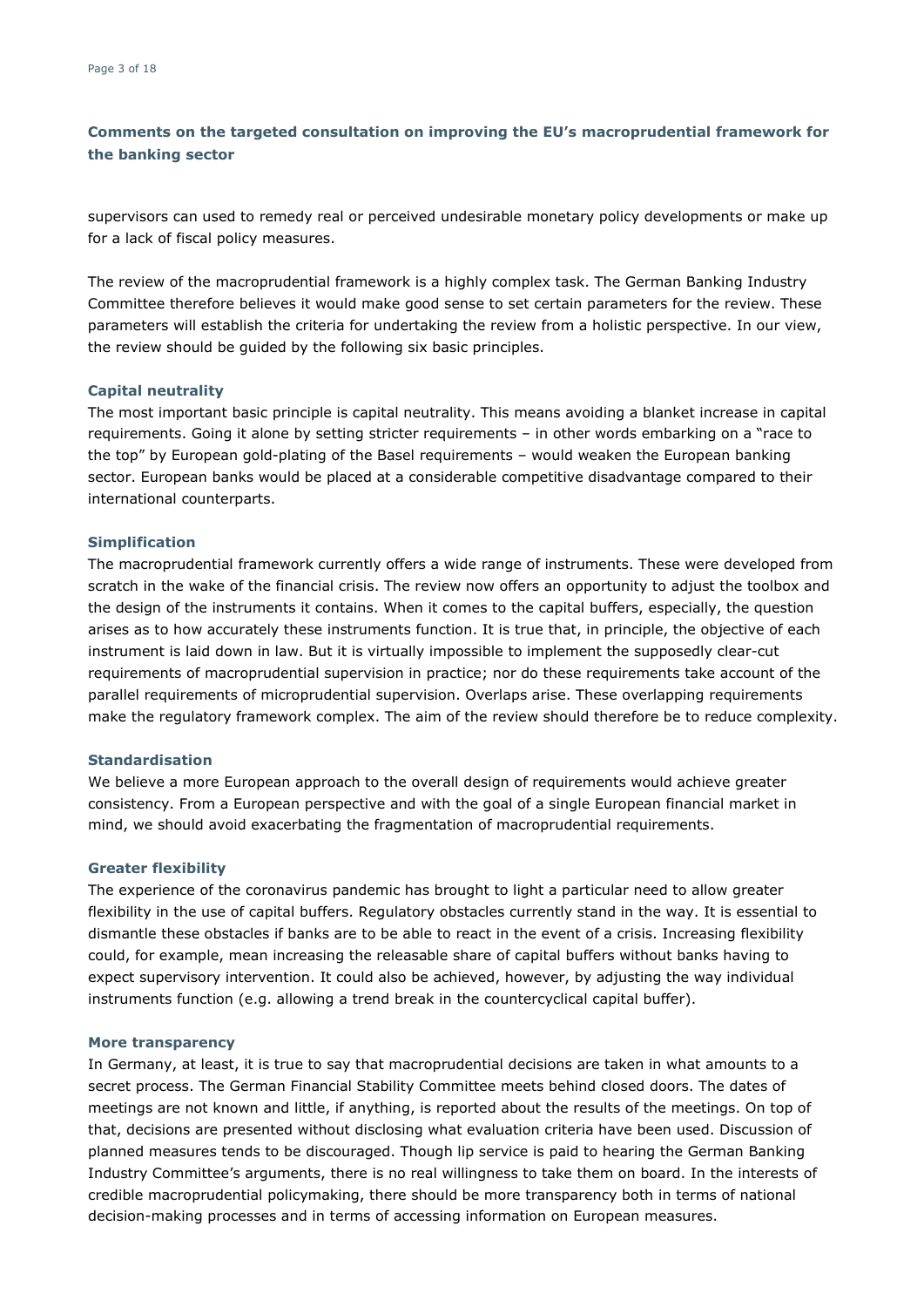#### **Considering the overall environment**

A holistic view must also consider the interaction of monetary policy and macroprudential measures, especially if increasingly stringent macroprudential measures are (or must be) taken in more and more euro states. There is then a greater risk of monetary and macroprudential policymakers taking inefficient measures, which may have an adverse impact on economic and monetary developments throughout the eurozone. Macroprudential policy is not medicine for curing real or perceived errors in monetary or fiscal policy.

## **B Questions**

#### **Overall design and functioning of the buffer framework**

## Assessment of the buffer framework

**Question 1:** Has the capital buffer framework been effective so far in providing sufficient resilience against all types of systemic risks in Member States and for different types of banks and exposures?

Ranking (1=highly ineffective, 2=ineffective, 3=neutral, 4=effective, 5=highly effective, don't know/ no opinion / not applicable): **4**

Please explain your answer to question 1, considering not only overall resilience, but also the interactions of the individual components of the capital buffer framework (i.e. CCoB, CCyB, G-SII, O-SII and SyRB buffers); is it sufficiently clear which buffer is to be used to address which risk?

#### **Answer:**

The introduction of the capital buffer framework (combined capital buffer requirement) in the wake of the financial crisis significantly increased the resilience of banks. Overall, small and medium-sized banks in Germany require at least 10.5% own funds under Pillar 1 while nationally or globally systemically important institutions require between 10.75% and 12.5%. In combination with Pillar 2 requirements, this results in a minimum capital requirement that is considerably higher. European banks currently hold more than 15% CET1 capital on a voluntary basis. Taking into account the requirements to ensure resolvability and the backstop leverage ratio requirement, banks as a whole can be considered resilient. The too big to fail problem has been adequately addressed by introducing capital buffers for globally systemically important and nationally systemically important institutions. We believe the resilience of banks is high.

Whether or not banks are equipped to deal with all types of systemic risk is not the right question to ask, in our view. First, no one knows all the types of systemic risk that exist. Second, not all types of systemic risk can be translated into prudential requirements for banks. It is much more important that the macroprudential framework should provide the flexibility to respond to risks.

In theory, the framework clarifies which capital buffer should be used to address which risk. There are nevertheless inherent overlaps between the requirements. And there are clear overlaps with the capital buffers from Pillar 2 requirements, i.e. the additional Pillar 2 capital requirement (P2R) and Pillar 2 capital guidance (P2G). The output floor requirements further exacerbate the situation.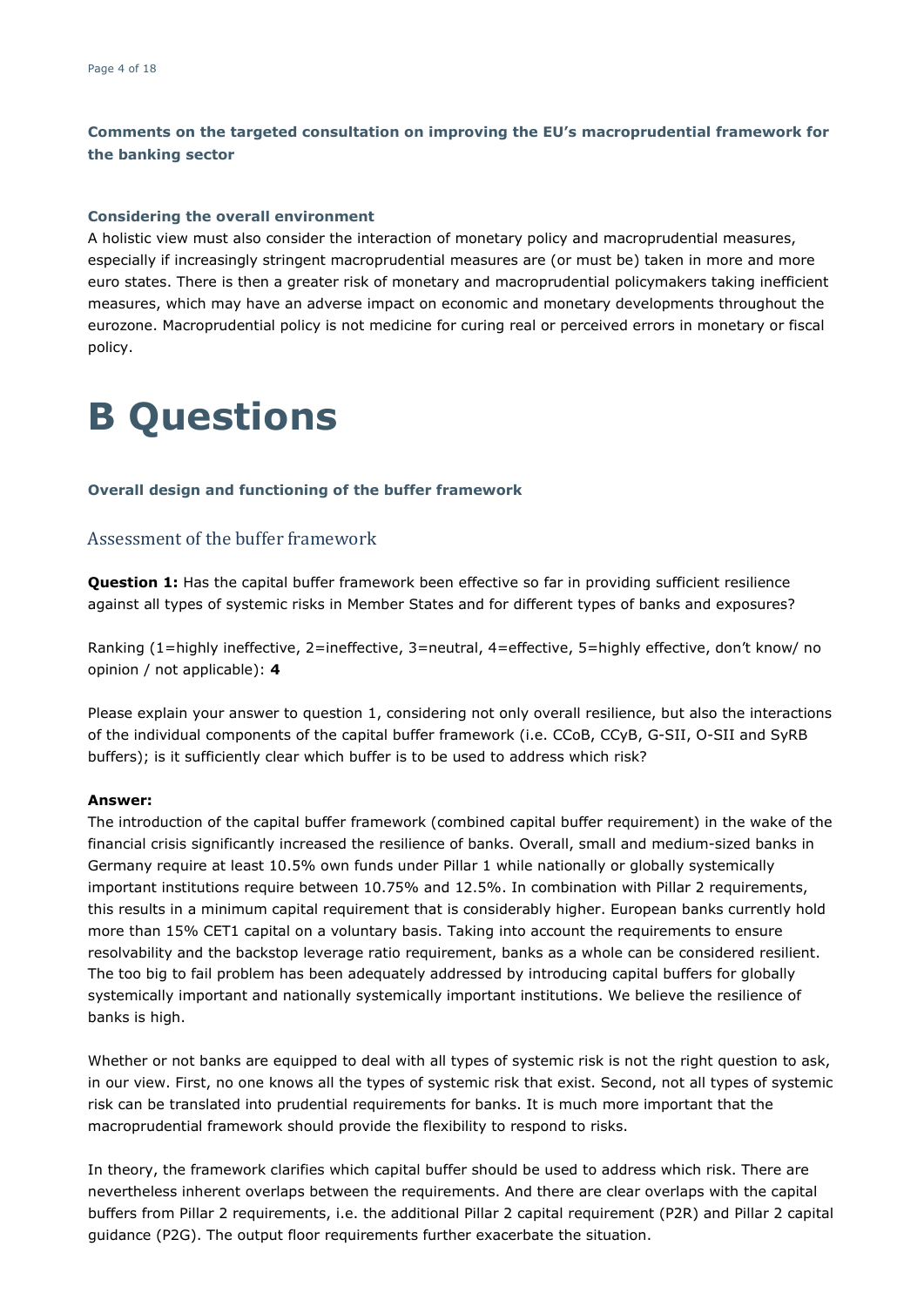*Example: The Pillar 2 guidance (P2G) is based on a stress test conducted by the relevant competent authority. The stress test analyses how the banks' capital positions respond in both the base and adverse scenario to a predefined set of parameters. The adverse scenario contains a negative estimate of macroeconomic conditions with the aim of assessing the bank's financial capacity. The quantitative results, i.e. the decline in capital in the hypothetical adverse scenario, serve as the starting point for setting the level of P2G. The P2G already considers the effects of macroprudential risks (such as the development of property prices) converted into CET1 capital requirements. There are thus overlaps with the countercyclical or systemic risk buffer.*

In practice, the activation of a capital buffer triggers a requirement for more capital. It has not been possible to demonstrate whether and, if so, to what extent an activated capital buffer helps to reduce the targeted risk; nor is this likely to be possible in future. We question the usefulness of a capital buffer requirement broken down into various individual capital buffers, which are then increasingly further refined and whose calculation is extremely complex and time-consuming. The end result is a combined capital buffer requirement that has to be complied with. We recommend making the capital buffer framework simpler and more efficient. The Basel framework should not be used as an opportunity to be hesitant about such proposals.

**Question 2**: Has the capital buffer framework been effective in dampening financial or economic cycles in Member States?

Ranking (1=highly ineffective, 2=ineffective, 3=neutral, 4=effective, 5=highly effective, don't know/ no opinion / not applicable): **3**

Please explain your answer to question 2, considering in particular the experience to date with the calibration of buffers during phases of economic growth and rising vulnerabilities, and the use of buffers after an economic/financial shock; do you see any impediments to the intended use of buffers both during upswing and downswing phases?

#### **Answer:**

We cannot judge whether the capital buffers have dampened the financial or economic cycle in Germany since the framework has not yet been tested over a full cycle. We can at least say that the countercyclical capital buffer has proved effective since experience in the coronavirus crisis showed that the buffer was successfully released.

At the same time, the coronavirus crises also brought to light certain obstacles to using buffers during a crisis.

When regulators and supervisors released the capital buffers, the first question to arise was what precisely was meant by the "use" of a buffer. There are two aspects to the term, in our view. If a bank suffers losses during a crisis or if its risk-weighted assets increase, the bank will not be able to avoid "using" its capital buffers. This is an automatic process, however, not a voluntary use of the capital and could be called "passive use" of capital buffers. By contrast, management might actively decide not to reduce a bank's risk assets or even to expand them further, i.e. to continue lending. We would describe this as "active use" of capital buffers. It is therefore up to regulators and supervisors to decide which type of use they intend to achieve by releasing capital buffers.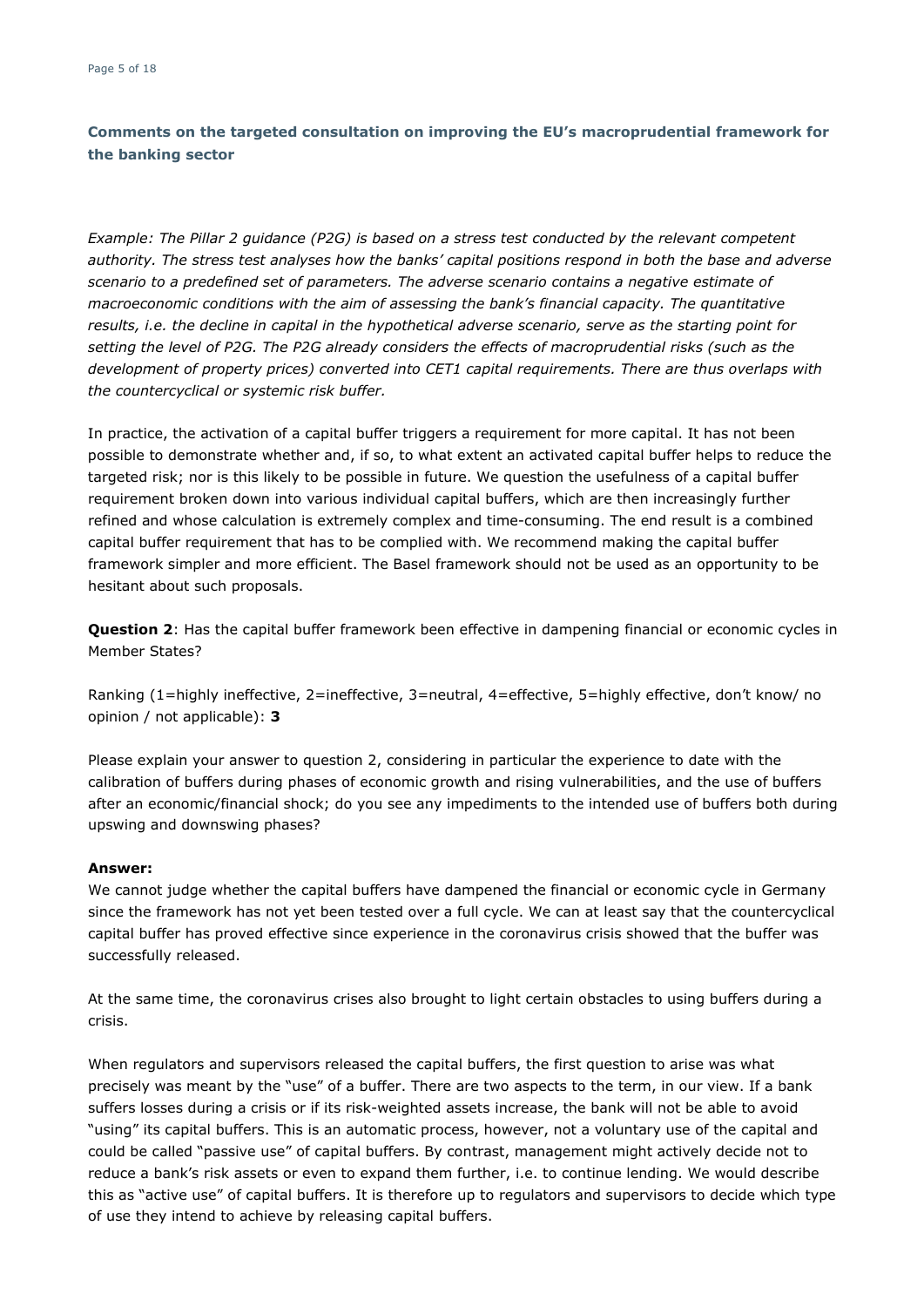We have identified various obstacles to active use, in particular. Here are a few examples:

- A fundamental observation is that the specific capital buffer and its intended purpose play a secondary role in the way buffers are used. All requirements are considered holistically. This is the basis on which the bank's business is managed.
- $\blacksquare$  There are a number of supervisory hurdles:
	- Recovery planning: Recovery planning requirements stipulate that certain indicators and falling short of predefined thresholds (early warning threshold and recovery threshold) oblige the bank to take certain measures (escalation process, options for action). Recovery indicators should be calibrated in such a way that institutions are alerted to stress at an early stage. A key indicator is CET[1](#page-5-0) capital. The ECB's benchmark analysis<sup>1</sup> shows that the early warning threshold lies significantly above the P2G. The recovery threshold is above P2G for 50% of SIs (and this figure is rising). Using capital buffers as desired by supervisors would mean falling below early warning and recovery thresholds. Escalation processes would be triggered.
	- Banks find the attitude of supervisors somewhat strict. Though it is true that non-compliance with P2G is not sanctioned by supervisors, compliance is expected. What is more, supervisors expect a management buffer to be in place that is even higher than the P2G. Against this backdrop, supervisors lack credibility when they say that capital buffers may be used. Supervisory teams have been critical of banks using buffers in the pandemic.
	- Confidence in supervisors is low. During the pandemic, it was promised that, if capital buffers were used, sufficient time would be given to replenish them. In Germany, the countercyclical capital buffer is now being raised to an unprecedented level during the pandemic and the systemic risk buffer has been activated for the first time. We are at a loss to understand how this is supposed to fit with the claim that adequate time would be allowed to replenish capital buffers. In future, it is even less likely that active use will be made of capital buffers in periods of stress.
	- If a bank falls short of its overall capital requirement (OCR), existing supervisory requirements (such as restrictions on distributions) make it unfeasible to implement measures taken in a stress situation. As a result, institutions tend to avoid going near this "death zone".
	- Banks normally act prudently. If the regulatory risk is deemed elevated, banks will hold more capital of their own accord. By "regulatory risk" we mean the risk of supervisors, lawmakers and regulators confronting banks with new requirements. Banks hold capital in reserve, so to speak, to cover any additional requirements. Even in a crisis, this capital would not be available for "active use".
	- In addition, less significant institutions (LSIs) often prepare their accounts in accordance with national GAAP, which place a strong emphasis on building up reserves (such as German GAAP reserves). These already partially cover buffer requirements.
- The market also presents various obstacles to the active use of capital buffers. Anticipated stigmatisation by rating agencies, investors and shareholders generally plays a major role. A bank that is alone in drawing on its buffer will expect a negative market reaction, which will be directly reflected in its cost of capital, for example. Market pressure to meet previously communicated forecasts is high. Even in a crisis, therefore, banks will try to hold an adequate buffer in excess of

<span id="page-5-0"></span><sup>&</sup>lt;sup>1</sup> [Benchmarking of Recovery Plans \(cycle 2019/20\) \(europa.eu\)](https://www.bankingsupervision.europa.eu/ecb/pub/pdf/ssm.benchmarkingofrecoveryplans201920%7Edfca218f04.en.pdf) (page 6)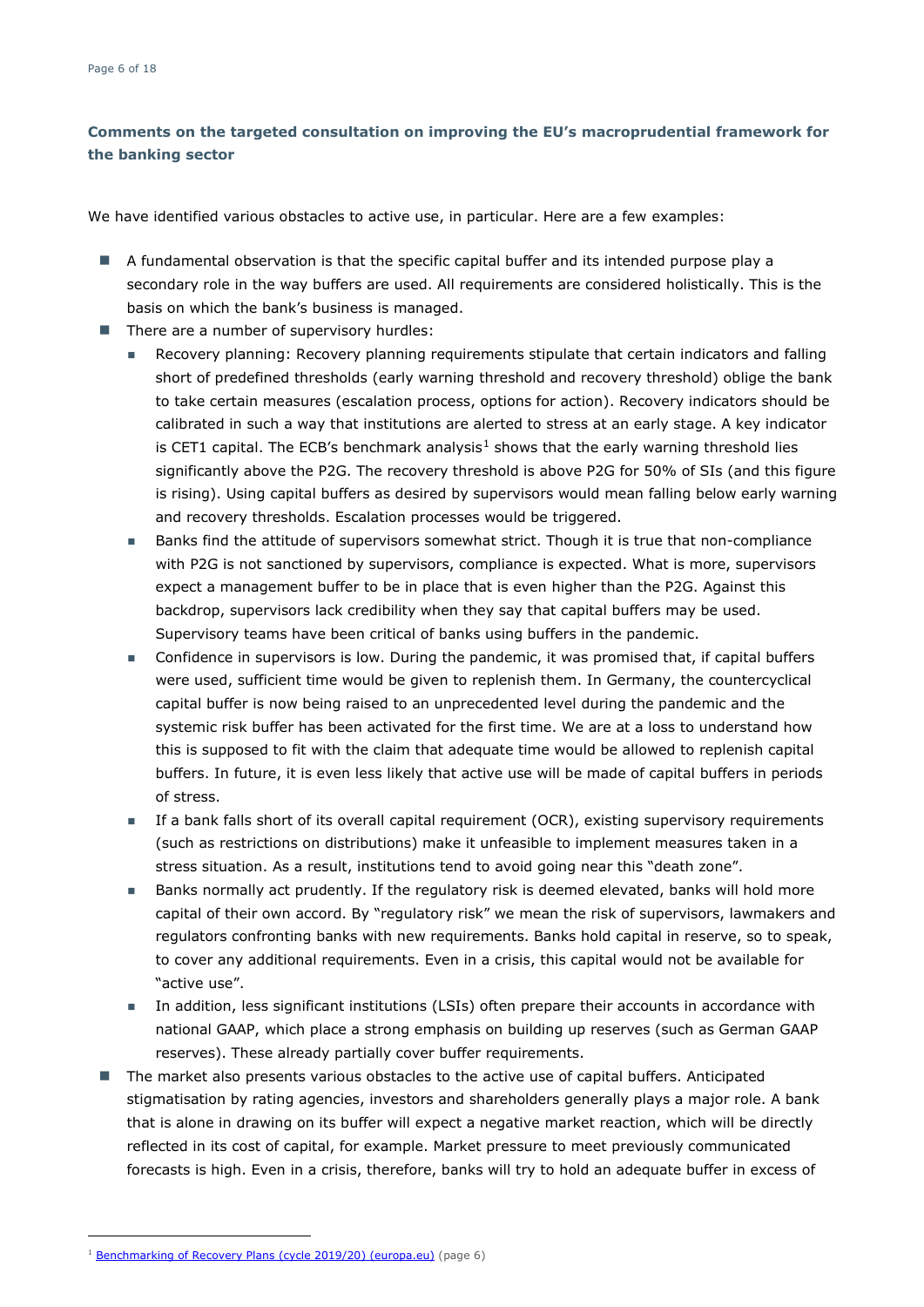the required capital buffers. A further obstacle to a bank using its buffers is competition with its peers.

**Another important aspect that creates impediments to using capital buffers is the business activity** of the bank itself. The bank's risk appetite and thus its management's approach to risk management is set and laid down in its risk strategy. A general announcement about releasing capital buffers will not change this approach overnight. Determining a risk strategy is a complex process that will not be jettisoned lightly. Future prospects, meaning future development opportunities, also play a significant role in deciding whether or not to "actively" use capital buffers.

**Question 3**: How well is the systemic importance of banks addressed by G-SII and O-SII capital buffer requirements?

Ranking (1=highly ineffective, 2=ineffective, 3=neutral, 4=effective, 5=highly effective, don't know/ no opinion / not applicable): **3**

Please explain your answer to question 3, considering in particular whether G-SII and O-SII buffer requirements are appropriate and coherent, also across countries, in view of their market shares, activities, market conditions, advances in setting up the Banking Union, and the risk their failure would pose to financial stability.

#### **Answer:**

The determination of buffers for other systemically important [institutions](https://lexparency.org/eu/32013L0036/ART_3/#3) (O-SII buffers) differs across EU member states and is not transparent. There is thus significant distortion in the EU in terms of goldplating. In the interests of a true single European market and a harmonised resolution regime, we would welcome it if the determination of O-SII buffers were subject to a uniform approach and common parameters.

### Possible improvements of the buffer framework

Question 4: What changes would improve the current buffer framework and what would be, in your view, the pros and cons of these changes?

**Question 4.1**. Enhanced clarity of the buffer framework: Consider whether there is scope for simplifying/streamlining the buffer framework or providing better guidance on how to use it.

#### **Answer:**

From the Germany Banking Industry Committee's point of view, there are a number of ways of making the buffer framework simpler, more efficient and more flexible.

The first step would be to withdraw instruments that increase the chance of duplicating measures to mitigate risks, create an unlevel playing field and contribute most to complexity. In particular, we believe the system risk buffer should be removed. The system risk buffer is a special European requirement that is not covered by Basel. It also seems to act as a "catch-all buffer" which can be used for risks that are not already covered by other capital buffers. It leaves the door wide open for this capital buffer to be used arbitrarily for any risks not covered elsewhere. According to our understanding, other macroprudential instruments are be used first to cover risks. This also includes macro instruments in the CRR.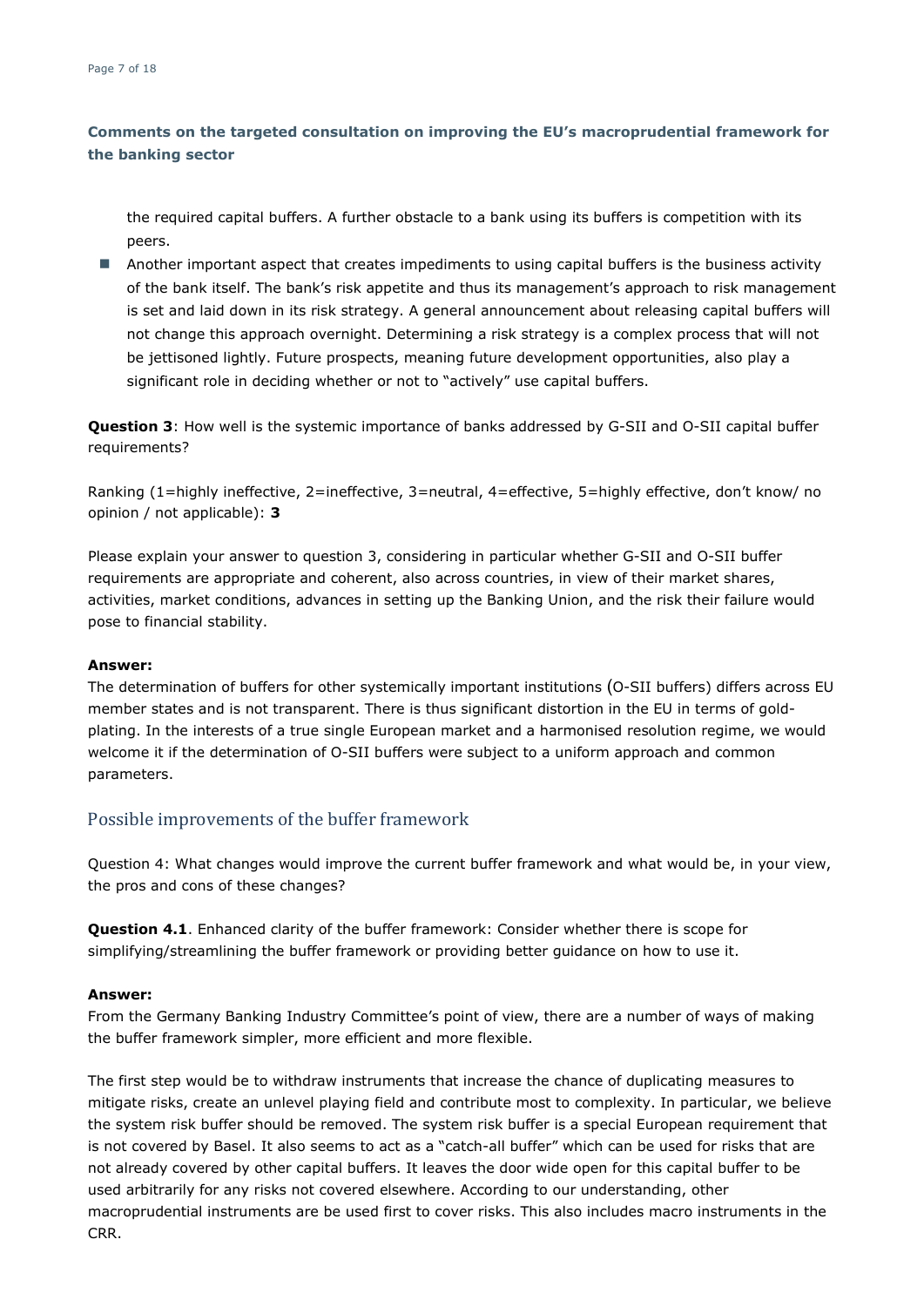The next step would then be to review all existing instruments in terms of their uniform implementation in the EU. This would include, among other things, implementation of the buffer for other systemically important institutions (O-SII buffer). The design of national calculation methodology differs considerably from country to country in Europe. The same institution with an O-SII buffer in Germany would – adapted to the conditions - receive a different O-SII buffer in another European country.

Furthermore, the current capital buffer framework should be replaced by a simpler concept. We see various options that would provide scope for a solution. In all versions, we recommend a clear upper limit for total capital requirements (including buffers and Pillar 2 requirements and recommendations).

The following diagrams compare the current RWA-based capital stack (adjusted for the systemic risk buffer) and the respective proposal. The RWA-based capital stack is made up of the requirements from Pillars I and II and the combined capital buffer requirements. We have modelled three situations for each proposal (normal economic conditions, upturn, downturn). The figures given correspond either to statutory requirements or have been estimated. The proposals are assessed using various criteria. These are described in the table below.

The clear upper limit for total capital requirements is not yet taken into account in these diagrams. The primary purpose of the diagrams is to highlight the scope for solutions and show where possible simplifications could be made.

 $(CCVB = countercyclical buffer, SVRB = systemic risk buffer, CCB = capital conservation buffer, MDA =$ maximum distributable amount, P2G = Pillar 2 guidance, P2R = Pillar 2 requirements, Pillar 1 = minimum requirements for Pillar 1)



Proposal 1: Releasable buffer (RB) replaces CCB and CCyB, increases usable buffer, reduces complexity

Starting point

- Delete SyRB (alternative measures)
- Homogeneous concept for D-SIB / G-SIB
- Specification
- RB replaces CCB and CCyB CCB
- Keeping P2G
- . The change affects the capital buffer in the broader sense (pillar 1), so that it can be implemented if necessary
- · Dependency on national decision-making body (AFS, possibly European ESRB)
- Concept is more simple

| Reflects banks individual risk |  |
|--------------------------------|--|
| Complexity                     |  |
| Predictability                 |  |
| Supports macroprudential goals |  |
| Increase                       |  |
|                                |  |
| Feasibility                    |  |
|                                |  |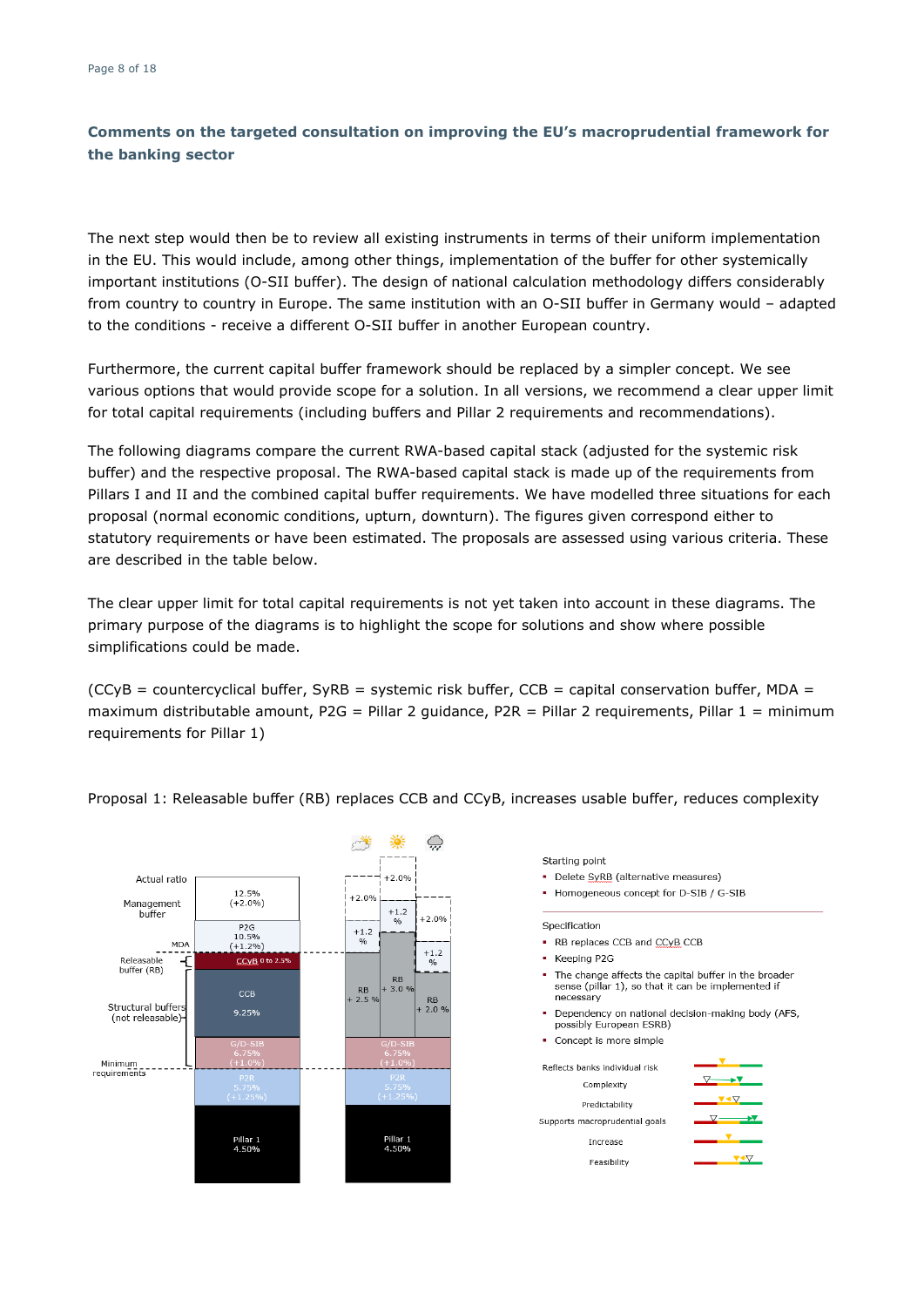Proposal 2: Stress capital buffer (SCB) reduces complexity, but high dependence on supervisory stress tests



Starting point

- · Delete SvRB (alternative measures)
- Homogeneous concept for D-SIB / G-SIB

#### Specification

- Stress Capital Buffer (SCB) replaces CCB, CcyB and P<sub>2G</sub>
- To be set based on maximum CET1 ratio depletion in supervisory stress test (floor at 2.5%)
- Cyclicality in requirements can be controlled according to severity of supervisory stress scenarios (see next slide)
- Highly dependent on supervisory stress test and scenarios
- Increase in MDA (could be avoided by off-set (or full removal) of P2R)



| Complexity            |  |
|-----------------------|--|
| Predictability        |  |
| nacroprudential goals |  |
| Increase              |  |
| Feasibility           |  |
|                       |  |

#### Criteria for proposals 1 and 2

| <b>Criteria</b>                                        | <b>Meaning</b>                                                                                  |
|--------------------------------------------------------|-------------------------------------------------------------------------------------------------|
| Reflects risk to<br>$\blacksquare$<br>individual banks | Considers individual risk and characteristics                                                   |
| Complexity<br>٠                                        | Complexity in terms of the structure of the buffer                                              |
| Predictability<br>٠                                    | Expected plannability/security                                                                  |
| Supports<br>٠<br>macroprudential goals                 | Financial stability and macroprudential policies                                                |
| Increase                                               | Expected rise in capital requirements or MDA threshold                                          |
| Feasibility                                            | Feasibility in terms of regulatory hurdles, extra effort associated with<br>legislative changes |

#### Proposal 3:

We suggest an alternative, simpler concept that is more goal-oriented. There should be a capital buffer addressing the systemic risks inherent in the banking system (buffer 1) and a capital buffer for the systemic risks outside the banking system (buffer 2). Furthermore, there should be a clear separation of micro and macro requirements. Finally, the share of the buffers that is releasable by the authorities should be increased without increasing total capital requirements (see Question 4.2). In addition to buffers 1 and 2, only G-SII and O-SII buffers are required to address the too-big-to-fail risk. They could be merged into a third buffer.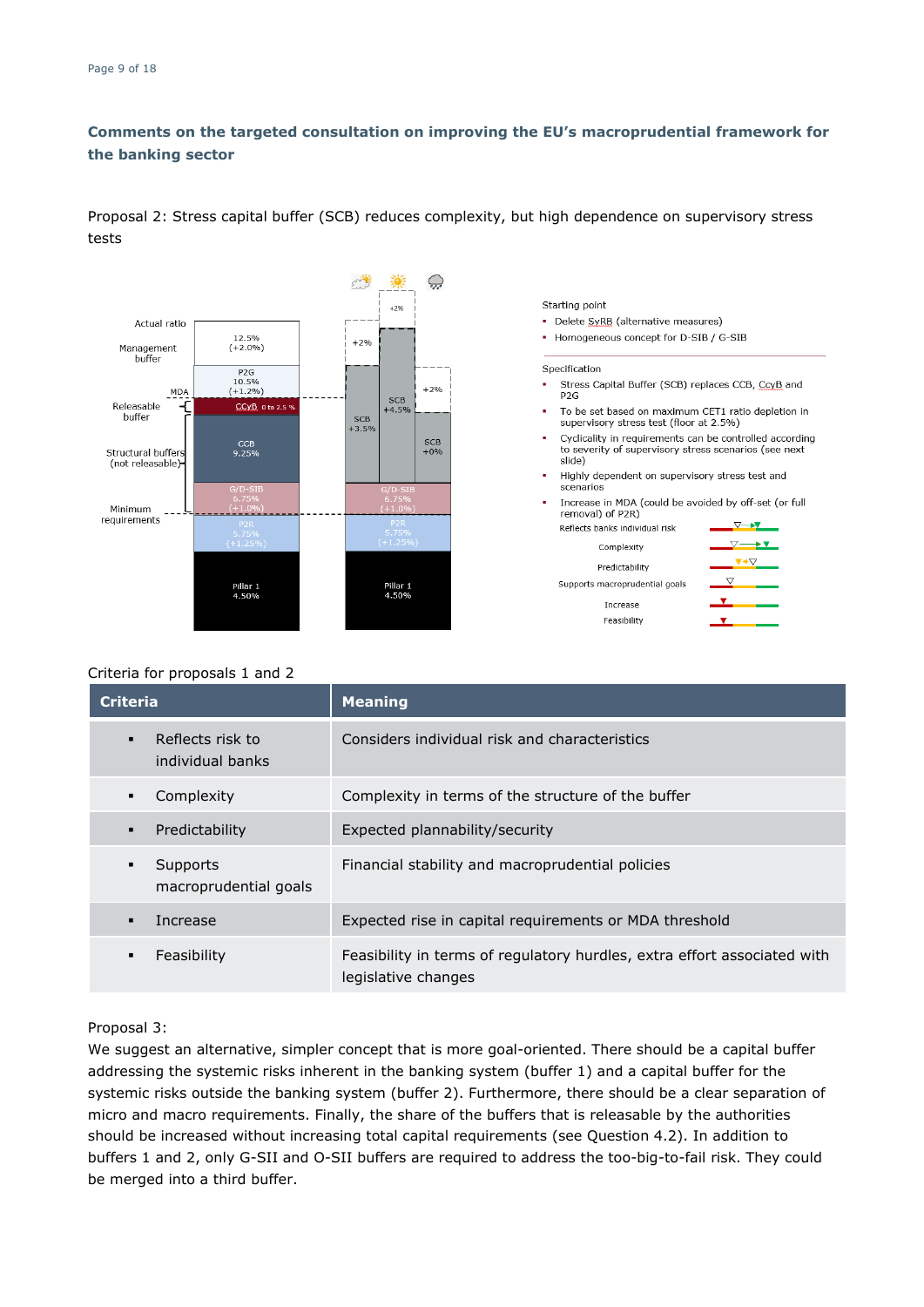**Question 4.2.** Releasable buffers: Consider in particular whether an increase of releasable buffers could be achieved in a capital-neutral way over the cycle, the circumstances and conditions under which buffers should be released and what coordination/governance arrangements should be in place.

#### **Answer:**

See our proposal in Question 4.1.

We would suggest aggregating CCvB and CCB into a new releasable buffer. This should support adjustment of the capital buffer concept without the need to increase capital requirements. It must be ensured that a review does not lead to a general increase of capital requirements within the EU. Otherwise, the outcome might be a further reduction in the overall competitiveness of European banks.

After an extensive and long discussion on the implementation of Basel IV/CRR3 to limit the estimated increase of capital requirements from 6.4 to 8.4%, any further increase in capital requirements must be avoided. For example, the current discussion on a general increase of CCyB to a positive neutral CCyB rate of 2% would lead to an increase in the overall level of capital requirements by around 20%, if the CCB were not reduced to compensate for it.

Moreover, the new releasable buffer would create more flexibility from the beginning to be able react to macroprudential developments. A reduction in the buffer would allow an effective reduction of the MDA threshold and thus the buffer already accumulated can be used for the next macroeconomic crisis.

We propose that the EU Commission provides a common framework and standards for setting the buffers and is responsible for coordination and governance. This would reduce dependency on national implementation (e.g. for LSI).

Even if the buffers were released many banks would refuse to touch them as, on the one hand, they want to minimise their losses in an economic downturn (i.e., restrictions on bank lending and in financing bad credit quality) and, on the other hand, they know that they will have to build up buffers again. Possible solutions might tend towards the cancelling of restrictions (e.g. MDA restrictions) or creating incentives (premium for higher volumes of bank lending in an economic downturn or a crisis; similar to the ECB's TLTRO in the COVID-19 crisis where a favourable interest rate was granted in cases where bank lending to private households and corporates reached certain volumes).

**Question 4.3**. Buffer management after a capital depletion: How can capital buffers be restored/replenished after an adverse shock in such a way that banks will provide sufficient lending in the recovery? In that regard, is there scope for optimising the MDA restrictions and capital conservation rules as laid down in Articles 141 to 142 CRD?

#### **Answer:**

A releasable buffer can only be used effectively if there is no advance communication regarding how and how quickly the buffer needs to be restored. A process should, therefore, be implemented. This process should not determine at the time of depletion how it should be replenished but instead, for example, specify a timeframe for its restoration to be assessed. Then, steps for replenishment should be appropriate, limited (e.g., max. 1% p.a.) and allow enough time to react (at least one year). This creates planning security for banks and thus the buffer can be used effectively. Otherwise, the market will expect it to meet requirements that can only be expected after replenishment.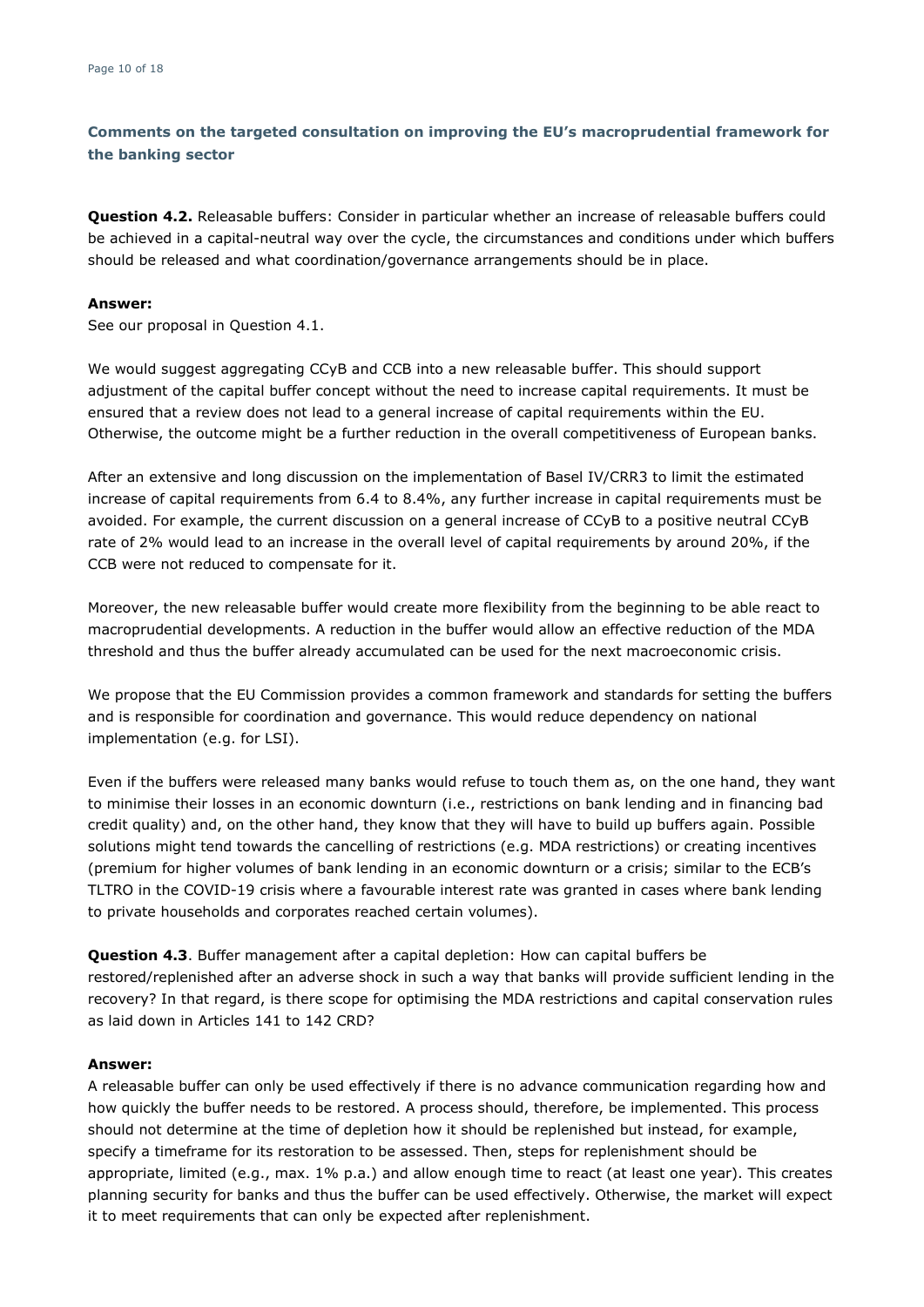Generally speaking, restrictions relating to dividend and variable compensation payments keep banks from using buffers. The use of buffers should not have negative consequences.

**Question 4.4.** Overlap between capital buffers and minimum requirements: How important is it to reduce the overlap between capital buffers and other requirements, and how could this be achieved without unduly raising overall capital requirements and having to re-open the composition of the leverage-ratio based "capital stack" and the calibration of the MREL based on the total exposure measure and the MREL subordination requirement?

#### **Answer:**

As we understand it, this question is referring to the ESRB's Analytical Task Force report on the overlap between capital buffers and minimum requirements from December 2021. In it, the ESRB proposes courses of action that largely result in increasing capital requirements. The only exceptions are information exchange and disclosure which mainly relate to banks and/or exchanges between authorities. A combination of proposals, as also mentioned by the ESRB, would further increase capital requirements.

The proposals, as a whole, run counter to our basic principles. The most problematic of which is the contradiction against the basic principle of capital neutrality. In addition, the proposals would neither simplify nor standardise the framework (they would actually make it more complex). We strongly oppose the ESRB's proposals.

Instead, our proposal would be to make RWA-based capital requirements obligatory in the event of a crisis. We believe this approach would be justified under the special circumstances of a crisis and where there is then a need to use the capital buffer. This would then ensure that capital buffers could be used where restrictions from other requirements (e.g., restrictions due to requirements from the leverage ratio) might prevent banks from doing so and without having to revisit other requirements again.

Furthermore, a central requirement is that a reduction of a releasable buffer also reduces the Maximum Distributable Amount (MDA) and the MREL-Maximum Distributable Amount (M-MDA) restrictions through an automated process. Otherwise, capital market-oriented banks will not be able to use the reduction since the target capital ratios are often managed and communicated as an interval (x basis points over MDA) rather than as fixed ratios.

**Question 4.5**. Consistent treatment of G-SIIs and O-SIIs within and across countries: Should there be more EU-level guidance or binding rules on the identification of O-SIIs and the calibration of O-SII buffers? Should the leverage ratio buffer requirement for G-SIIs also apply to O-SIIs?

#### **Answer:**

Please see our proposal in Q3 and Q4.1. A consistent treatment of O-SII buffers in all EU member states should be assured.

The introduction of an additional leverage ratio buffer for O-SIIs must be rejected because of the complexity and dependencies on other requirements, in particular with regard to MREL, the new Output Floor and potentially P2R-LR requirements.

The minimum requirement for the leverage ratio was only introduced with CRR 2 as of 28 June 2021. Reporting of daily values for SFTs has also been introduced and the output floor will be introduced in CRR 3. We are therefore in favour of waiting for the leverage ratio minimum requirements to be applied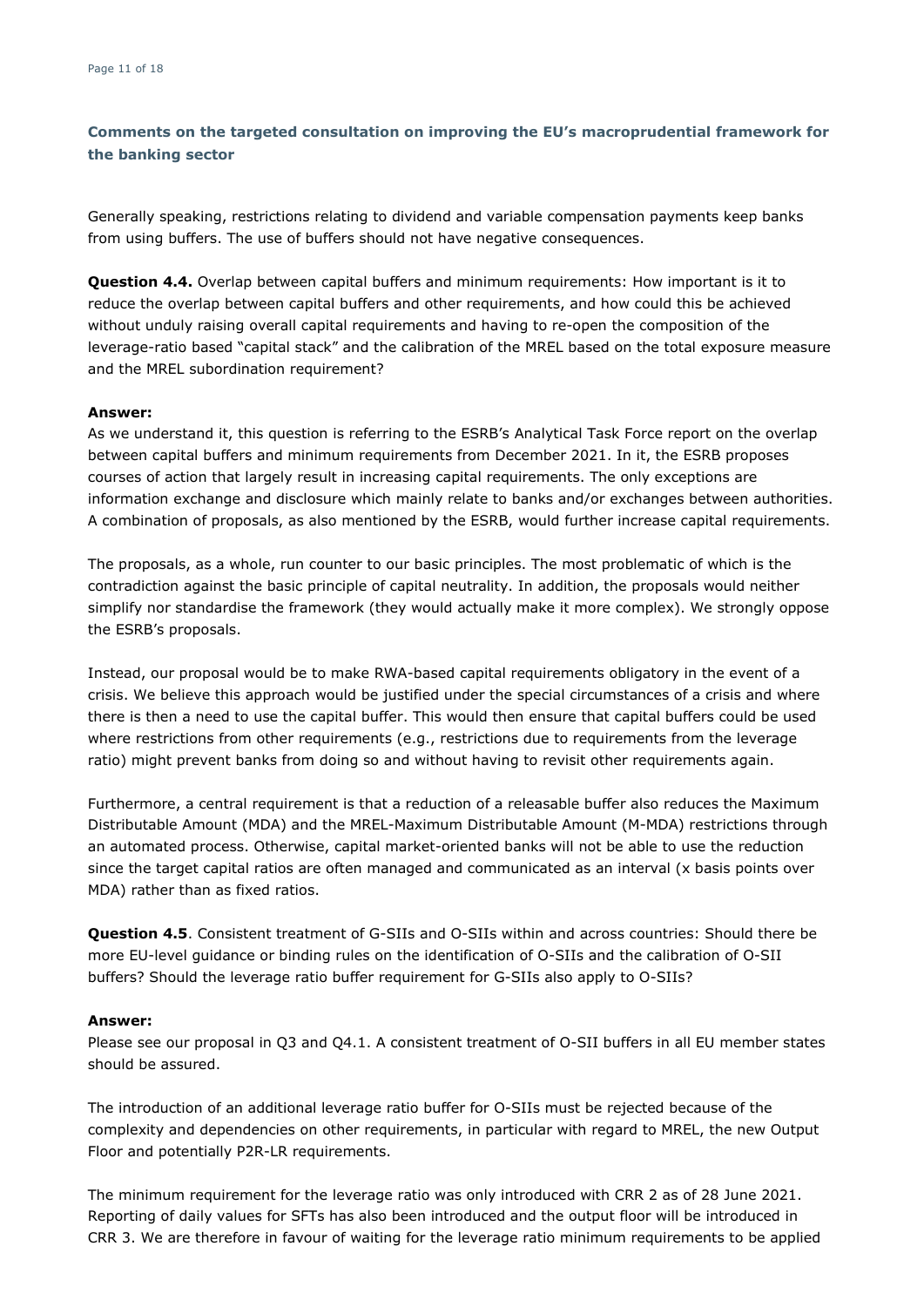and for the findings of the new reporting procedure before additional requirements for the leverage ratio are introduced. The leverage ratio was designed as an additional non-risk-sensitive back stop and was deliberately calibrated to 3% by the Basel Committee after a long observation period. Before requesting further buffer requirements, future reporting on this should be monitored and evaluated; if there are any anomalies on this basis, transparency should be created by the supervisory authority and subsequently serve as a starting point for a dialogue with the supervisory authority in the event of demonstrable risk of an excessive leverage on an individual basis. A unilateral increase in the minimum requirements through the introduction of an O-SII-LR buffer would contradict this calibration and lead to competitive disadvantages for banks in the EU.

In addition, the buffer concept should be fundamentally revised and simplified, and the effects on the MREL requirements should be closely monitored before considering expanding buffer requirements to include the leverage ratio.

**Question 4.6.** Application of the SyRB to sectoral exposures: Are the thresholds for opinions and authorisations appropriate for sectoral SyRB rates (and for the sum of G/O-SII and SyRB rates)? Should the combined SyRB rate be calculated as a percentage of total risk exposure amounts and not sectoral risk exposure amounts? How should sectoral risk exposure amounts be calculated after the introduction of the output floor?

#### **Answer:**

As mentioned above, we suggest system risk buffers are removed.

We also refer to these comments made by the German Banking Industry Committee: [2020-07-](https://die-dk.de/media/files/2020-07-13_GBIC_Systemic_Risk_Buffer_lyqadae.pdf) [13\\_GBIC\\_Systemic\\_Risk\\_Buffer\\_lyqadae.pdf \(die-dk.de\)](https://die-dk.de/media/files/2020-07-13_GBIC_Systemic_Risk_Buffer_lyqadae.pdf)

#### **Missing or obsolete instruments, reducing complexity**

#### Assessment of the current macroprudential toolkit and its use

**Question 5:** Based on the experience so far, have you observed any major gaps in the EU macroprudential toolkit (also beyond the buffer framework)?

ranking (1=major gaps, 2=minor gaps, 3=neutral, 4=comprehensive, 5=fully comprehensive, don't know/ no opinion / not applicable): **4**

Please explain your answer to question 5, indicating which gaps you perceived and what consequences these gaps have or might have had.

#### **Answer:**

In general, we do not see any gaps but rather a toolkit which is too complex and not selective. There is significant potential for overlapping/double-counting with EU-specific buffers like SyRB, P2R and P2G because the ECB is exploiting the opportunities for P2R and P2G and provides limited transparency about the risk drivers. The SyRB was invented by the EU. This buffer represents "gold plating" in comparison to Basel.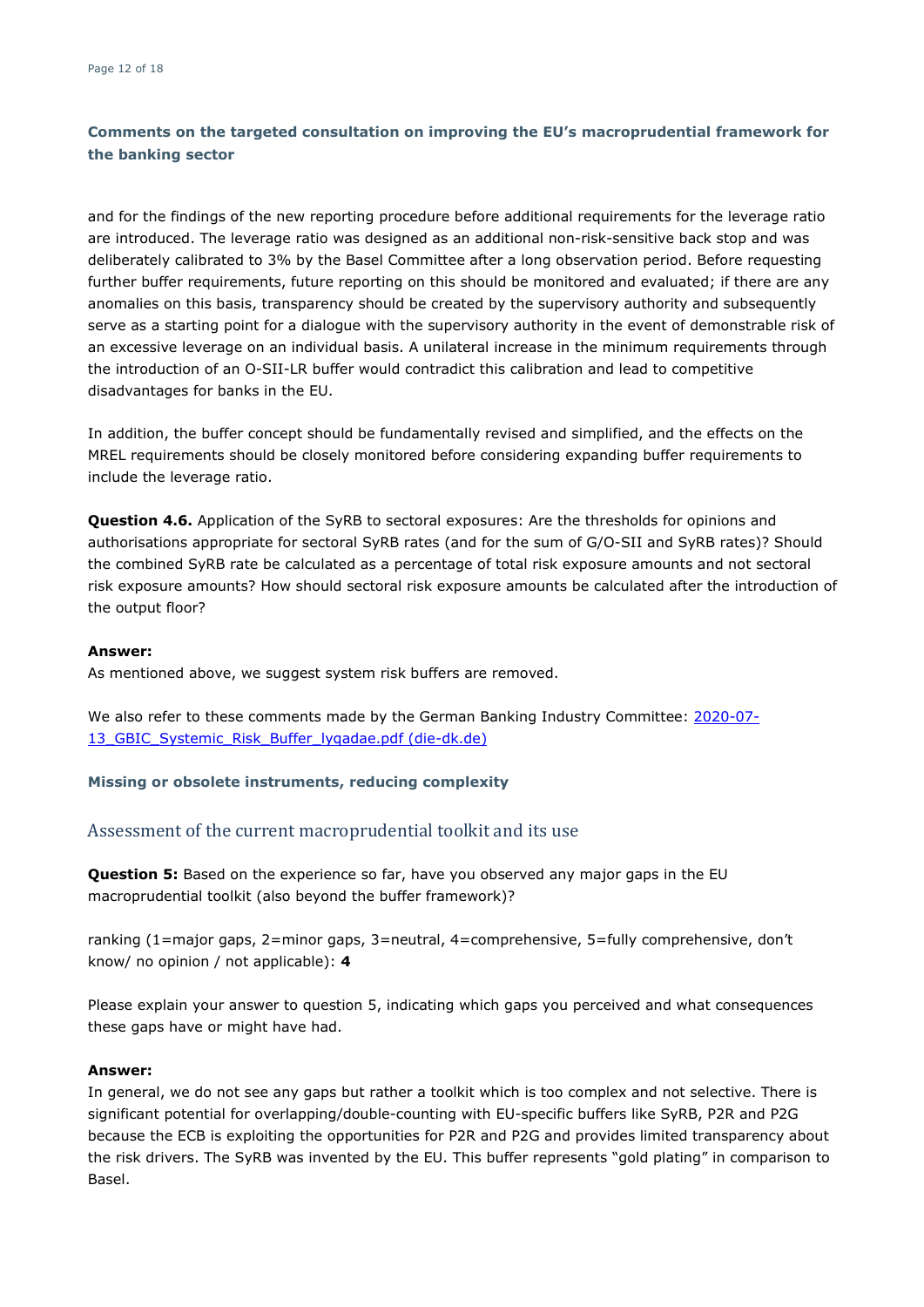**Question 6:** Has the experience with the macroprudential toolkit so far revealed any redundant instruments or instruments that need to be redesigned to make them fit for purpose?

selection: yes / no / don't know, no opinion: **yes**

Please explain your answer to question 6, specifying which instruments could be redundant or would need to be redesigned, as well as the expected benefits thereof:

#### **Answer:**

As mentioned above, we see considerable overlaps in the system risk buffer for P2R/P2G and options in line with Article 458 of the CRR. These instruments cannot be used without overlapping.

In addition, these buffers (CCyB and SyRB) may also, to some extent, clash with individual or microprudential supervisory measures such as conservative RWA/capital add-ons (for residential or commercial real estate) in the course of the TRIM exercise or prohibit individual banks from issuing dividend payments. Generally speaking, double penalising effects should be avoided, also with regard to the output floor.

**Question 7:** How effective has the macroprudential toolkit and EU governance framework been in managing a crisis?

Ranking (1=highly ineffective, 2=ineffective, 3=neutral, 4=effective, 5=highly effective, don't know/ no opinion / not applicable): **4**

Please explain your answer to question 7, notably in light of the experience gained during the Covid-19 crisis:

#### **Answer:**

The use of a non-reduced CCyB as well as the use of CCB was not possible because of stigma related MDA restrictions. From a capital market position, the Combined Buffer Requirement (CBR) is considered a minimum requirement and individual banks will not consider operating below their CBR if they have options to deleverage. Effectively it has not been possible to "use/consume" a buffer (e.g., CCB) which by design is deemed to provide a cushion to absorb pressure in times of stress, like the COVID-19 crisis.

### Possible improvements of the buffer framework

Question 8: What changes to the current set of instruments would improve the macroprudential toolkit and what would be, in your view, the pros and cons of these changes?

**Question 8.1.** Borrower-based measures: Should all Member States have a common minimum set of borrower-based measures to target more directly potentially unsustainable borrowing by households and corporates, particularly in a low-interest-rate environment? Which tools should Member States have and what role should EU bodies play in fostering their effective use?

#### **Answer:**

Borrower-based measures such as LTV caps or residential real estate loans to private households which are linked to a maximum loan-to-income-ratio should not be regulated by the EU and should remain part of an individual bank's risk strategy and management approach.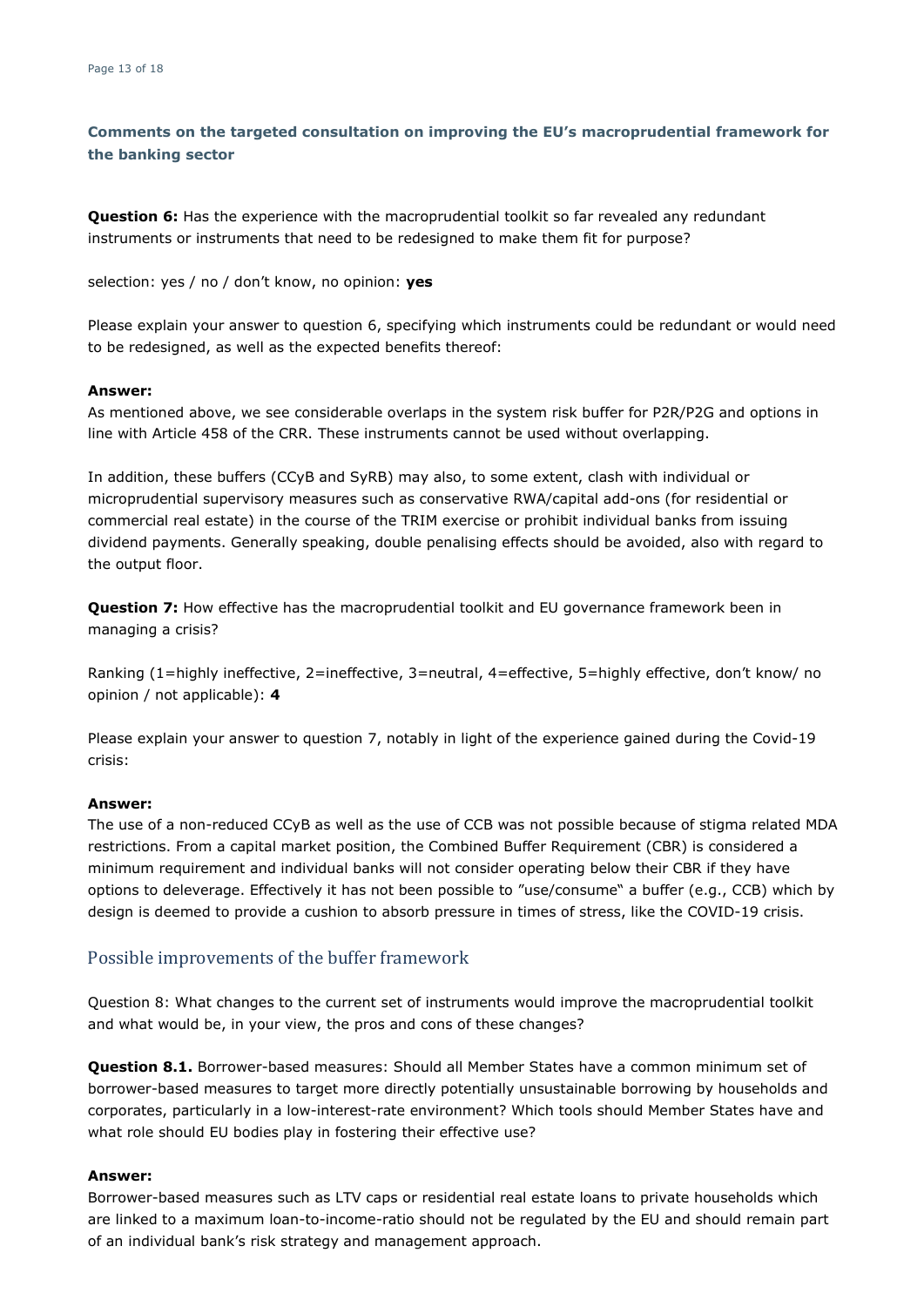But it must be assured that the existing rules are applied uniformly across member states to ensure a level playing field. The governance concept should be Europeanised as banking union is completed. Borrower-based measures are too small-scale and rather secondary instruments, they can only play a subordinate role. Instead of borrower-based measures, an SREP surcharge can be applied in the event of greater risks due to exposures to certain borrowers.

**Question 8.2.** System-wide distributions restrictions: Should EU and/or national authorities have the power to restrict distributions for the entire banking system to conserve capital in a severe crisis situation? Under which conditions and how should such system-wide restrictions be used, taking also into account the role of European bodies?

#### **Answer:**

Distribution restrictions are a severe intrusion on ownership/shareholder rights and should, therefore, only be applied on a case-by-case basis taking into consideration the specific solvency/extraordinary circumstances of the respective institution, but not as a general measure on the banking sector.

**Question 8.3.** Temporary relaxation of prudential requirements to support the recovery after a shock: Should EU and/or national authorities have more powers to relax prudential requirements after banks have suffered a shock, to avoid pro-cyclical behaviour and enhance banks' capacity to support the recovery? What elements of the prudential framework could be addressed using such powers (e.g. unwarranted risk weight hikes after a shock)? Could Art. 459 CRR be adapted for this purpose?

#### **Answer:**

A temporary relaxation of prudential requirements to support the recovery after a shock would be welcomed. But the market will not recognise a temporary reduction if it comes with a fixed end date. A reduction must be granted until further notice (please see also Q4.3). In any case they must be sustainable / legally binding effectively relaxing the legal requirements. Art. 459 CRR could be adapted for this purpose. The conditions under which such a measure could be applied should be clearly outlined to create clarity and transparency for all market participants (banks, regulators, competition authorities, investors, rating agencies, …) well in advance.

**Question 8.4.** Instruments targeting risk weights and internal model parameters: How will the forthcoming application of the input and output floors under the Basel III agreements affect the need for tools that adjust risk weights or the parameters of internal models (Art. 124, 164 and 458 CRR)? Are such tools still necessary and, if yes, how should they be adapted to the new regulatory environment?

#### **Answer:**

The upcoming Basel III agreements will lift input parameters like the PD floor from 3bp to 5bp, thus increasing risk weights. This is complemented by several ongoing ECB (TRIM) and EBA (Future or IRB) initiatives, such that any further adjustment is not deemed relevant.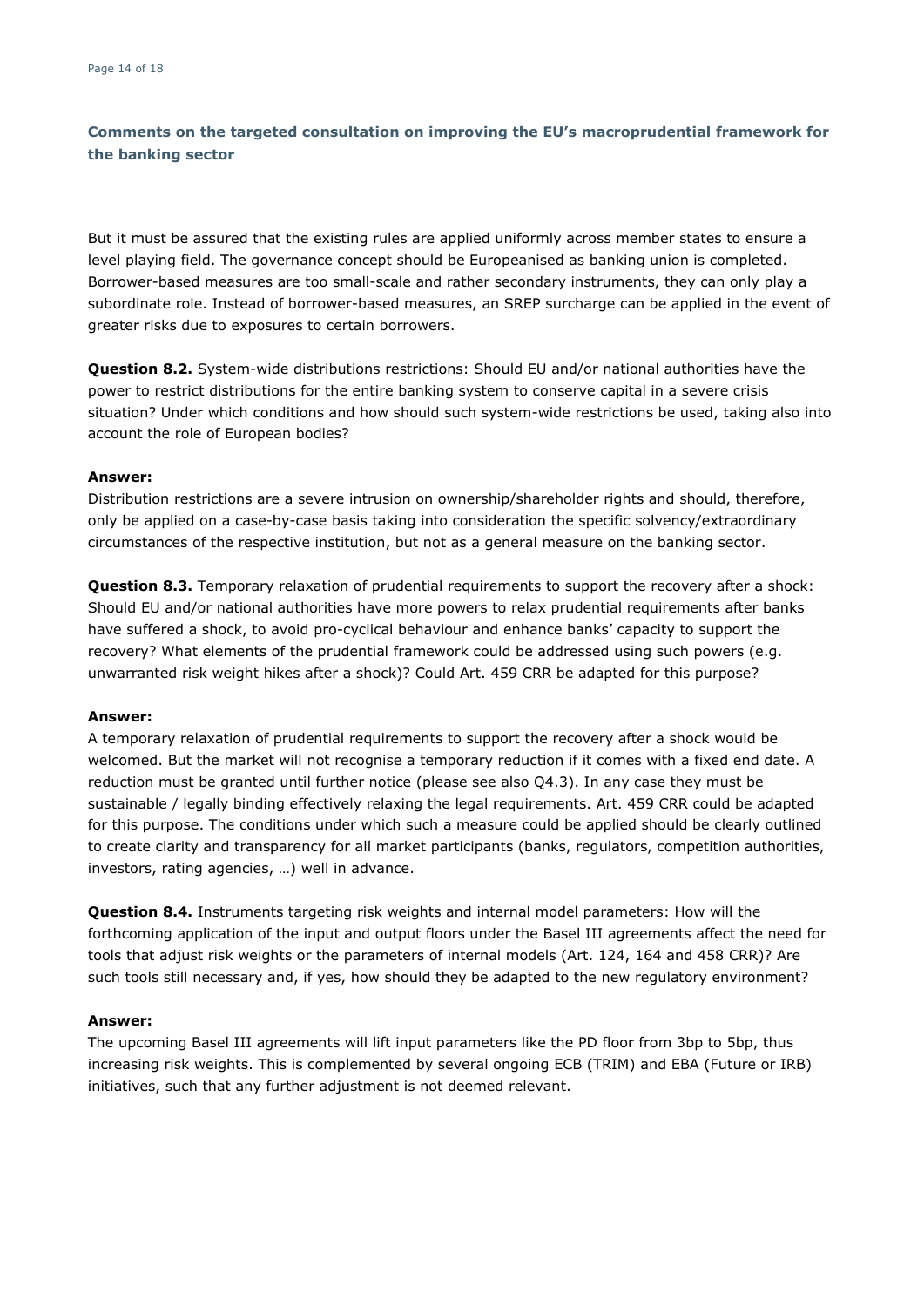#### **Internal market considerations**

#### Assessment of the current macroprudential framework's functioning in the internal market

**Question 9:** Are macroprudential measures as used by national authorities generally commensurate with systemic risks in a given country, or do you consider that there are unjustified disparities across countries?

Ranking (1=highly disparate, 2= disparate, 3=neutral, 4=commensurate, 5=highly commensurate, don't know/ no opinion / not applicable): **2**

Please explain your answer to question 9, providing supportive evidence on possible disparities and their likely impact on the internal market:

#### **Answer:**

See also question 3.

**Question 10:** Has the oversight of national macroprudential policies through notification, assessment and authorisation procedures been proportionate and effective in preventing an excessive use of macroprudential tools and undue market fragmentation?

Ranking (1=highly ineffective, 2=ineffective, 3=neutral, 4=effective, 5=highly effective, don't know/ no opinion / not applicable):

Please explain your answer to question 10, taking also into account the complexity of procedures and related administrative burdens for authorities and the industry and whether you see scope for streamlining and simplifying the procedures, while retaining necessary safeguards:

**Question 11:** Have the provisions on reciprocation been effective in maintaining a level playing field in the banking sector and preventing the circumvention of national macroprudential measures through regulatory arbitrage?

Ranking (1=highly ineffective, 2=ineffective, 3=neutral, 4=effective, 5=highly effective, don't know/ no opinion / not applicable): **2**

Please explain your answer to question 11, indicating notably whether you would see merit in extending the mandatory reciprocation framework to the instruments not currently covered by it:

#### **Answer:**

See also question 3.

National measures should continue to be implemented with a sense of proportion by other EU member states (voluntary, not obligated). The costs of implementation, particularly in terms of materiality (e.g., volume of exposures concerned), should be considered when decisions are made. Measures should only be adopted if they are appropriate and necessary in the member state.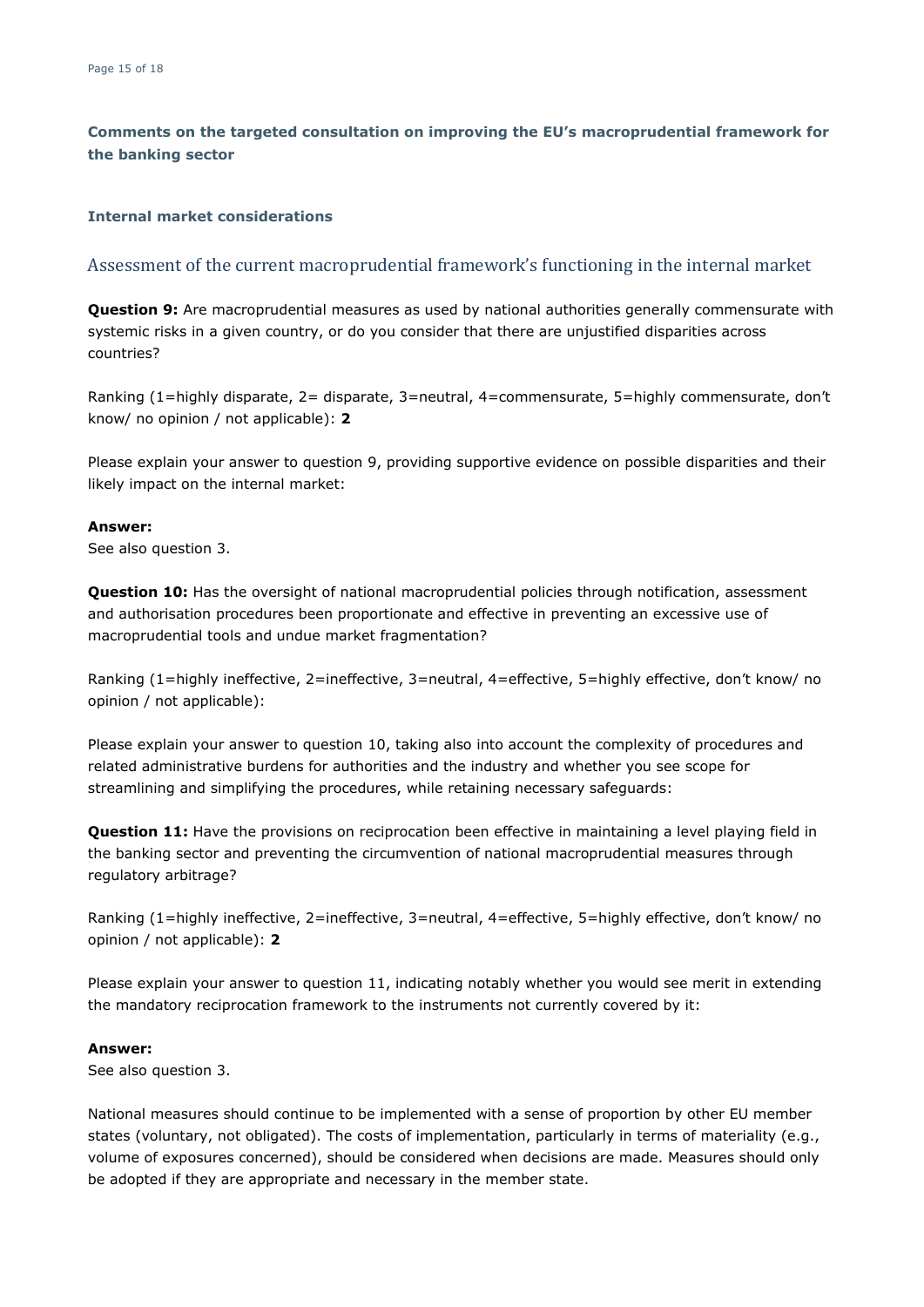**Question 12:** Has the current allocation of responsibilities for macroprudential policy between the national and European level been effective in ensuring that sufficient and appropriate action is taken to limit systemic risks and manage crises?

Ranking (1=highly ineffective, 2=ineffective, 3=neutral, 4=effective, 5=highly effective, don't know/ no opinion / not applicable):

Please explain your answer to question 12, taking notably into account the roles of the ESRB, the ECB and the Commission (which may impose stricter prudential requirements in accordance with Article 459):

## Possible improvements relating to the functioning of the macroprudential framework in the internal market

Question 13: What changes to the current governance arrangements and oversight procedures would improve the compatibility of macroprudential policy making with the internal market, and how could the complexity of procedures be reduced?

**Question 13.1** Monitoring of the macroprudential stance: Should there be regular overall assessments of the macroprudential requirements (or stance) in each Member State in addition to, or as a substitute of, the EU-level monitoring and vetting of individual macroprudential measures? What measures should be available to which bodies in case the national macroprudential stance is deemed disproportionate to the level of risk (too low or too high)?

#### **Answer:**

No, the assessment should be performed at EU level, which of course does not mean that the same instrument – applying the same rules – must lead to the same measures/capital requirements as national risk levels differ, too.

**Question 13.2** Reciprocation of national macroprudential measures: Should there be mandatory reciprocation for a wider range of macroprudential measures and how could this be implemented (role of the ESRB, materiality thresholds, etc.)?

See also question 11.

#### **Global and emerging risks**

Assessment of the current macroprudential framework's suitability for addressing crossborder and cross-sectoral risks

**Question 14:** Have macroprudential tools been appropriate and sufficient to limit the systemic risk arising from EU banks' exposures to third countries?

Ranking (1=not at all appropriate and sufficient, 2=not really appropriate and sufficient, 3=neutral, 4=appropriate and sufficient, 5=fully appropriate and sufficient, don't know/ no opinion / not applicable):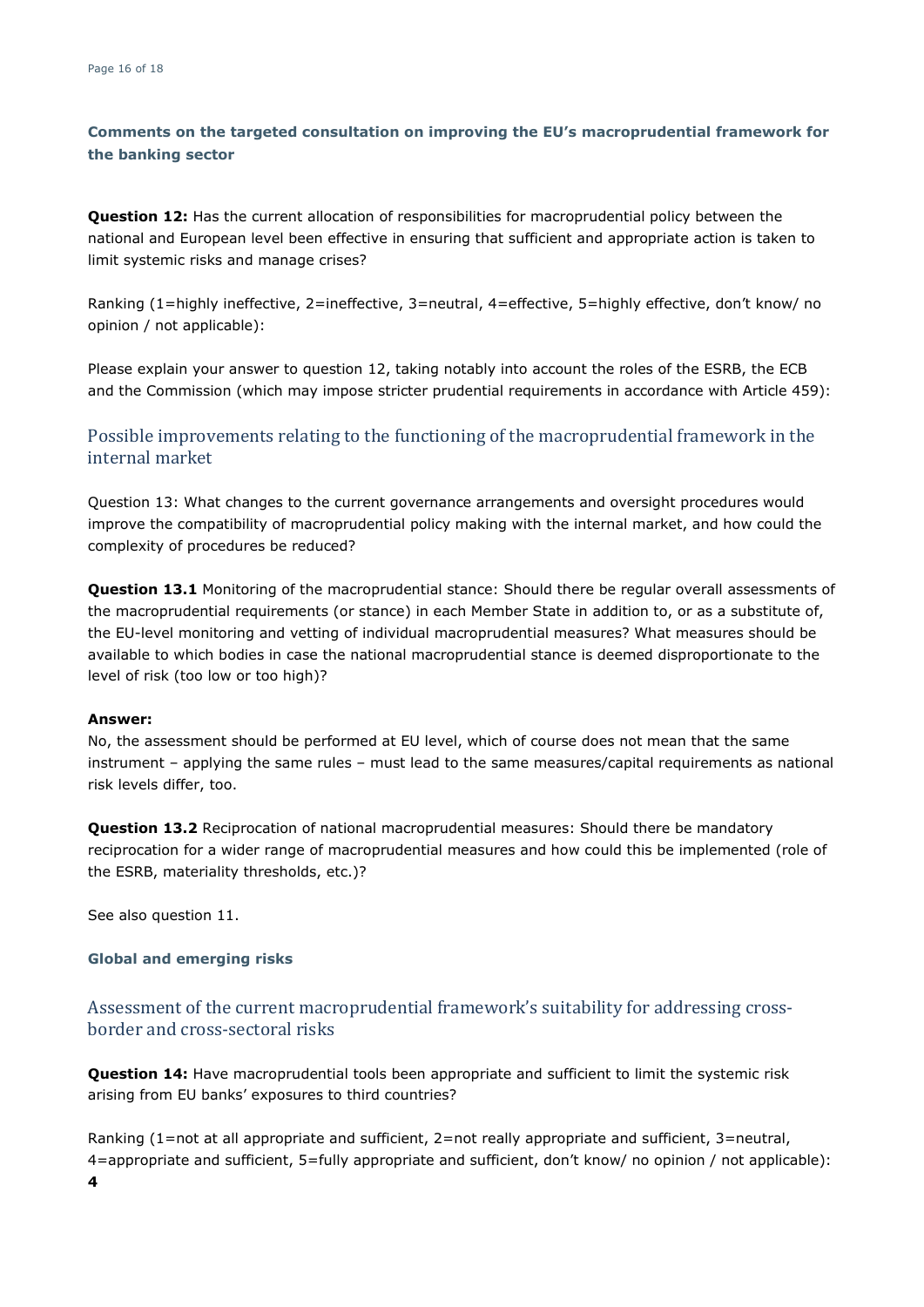Please explain your answer to question 14, also in light of the experience gathered so far, considering in particular whether the EU's existing macroprudential tools and capital requirements (notably Articles 138 and 139 CRD) are sufficient to limit systemic risks emanating from EU banks' third country exposures:

#### **Answer:**

Articles 138 and 139 of the CRD refer to the countercyclical capital buffer and, therefore, address cyclical risk and not systemic risks. It is therefore not clear why a link has been made between Articles 138 and 139 of the CRD and systemic risks.

The tools set out in Articles 138 and 139 CRD regarding cyclical risks are deemed to be sufficient although they have not been used so far.

**Question 15:** Is the EU macroprudential toolkit adequate for monitoring and mitigating banks' systemic risks related to global market-based finance, securities and derivatives trading as well as exposures to other financial institutions?

Ranking (1=not at all adequate, 2=not really adequate, 3=neutral, 4= adequate, 5=fully adequate, don't know/ no opinion / not applicable): **don't know/ no opinion / not applicable**

Please explain your answer to question 15 in light of the experience gathered so far, identifying in particular gaps related to derivatives, margin debt and securities financing transactions:

## Possible enhancements of the capacity of the macroprudential framework to respond to new global challenges

Question 16: How do you expect systemic risks to evolve over the coming years and what enhancements of the EU macroprudential monitoring framework and toolkit (notably capital buffers, rules on risk weights and exposure limits), would be necessary to address global threats to financial stability?

**Question 16.1.** Financial innovation: What risks to financial stability could result from banks' new competitors (FinTech and BigTech) and the arrival of new products (notably crypto-based)? Is there a need to enhance banks' resilience in view of such changes? If so, how could this be achieved while maintaining a level playing field?

#### **Answer:**

Cyber and IT risks, in particular, but also growth of the shadow banking sector. Overall, the guiding principle in regulation/legislation must be "same services, same risk, same rules" for all service providers/FinTechs, BigTechs and banks.

Apart from the question of bank's resilience, it is important to regulate new competitors accordingly. The creation of operational resilience requirements for BigTechs/FinTechs could require own regulatory regimes. It will be necessary to find the right balance between addressing the different risks posed by BigTechs and preserving the benefits they bring in terms of market efficiency. The cross-border scope of BigTech activities will require international regulatory cooperation.

**Question 16.2.** Cybersecurity: Is there a need to enhance the macroprudential framework to deal with systemic cybersecurity threats? If not, how should the existing tools be used to mitigate threats and/or build resilience?